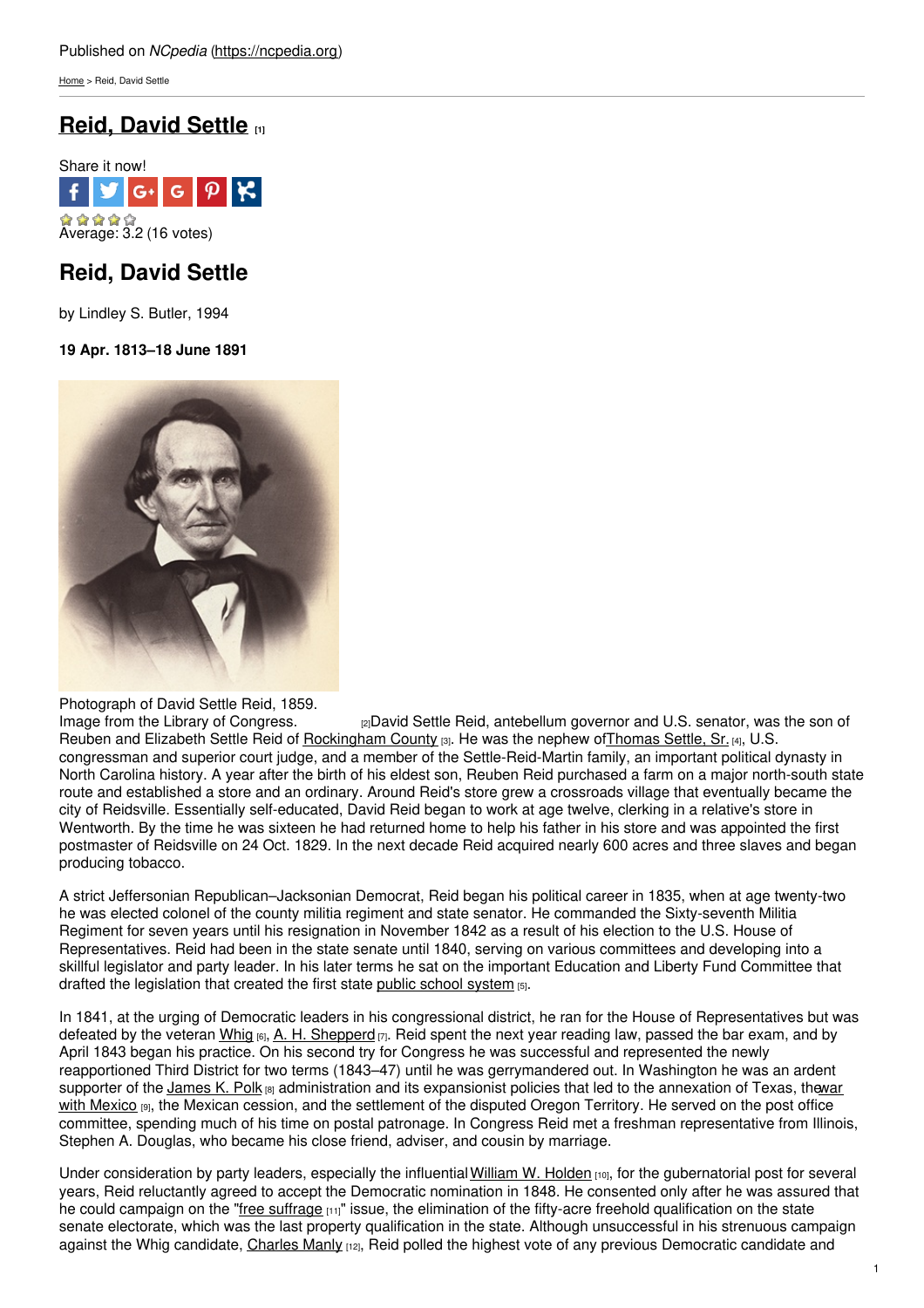came within 854 votes of winning. In 1850 Reid was renominated, despite the fact that he initially declined, and this time was victorious. In addition to free suffrage, he supported improvements in the public schools, a responsible system of internal [improvements](https://ncpedia.org/internal-improvements-0) [13], and the defense of Southern rights. Reid's 1850 victory truly wrought "a revolution in party politics" that created the Democratic ascendancy that dominated North Carolina for over 125 years.



A photograph of David Settle Reid (in top hat) in front of the capitol building in Raleigh, circa 1861.

Image from the State Archives of North [Carolina.](https://www.flickr.com/photos/north-carolina-state-archives/2432212442) [14]Reid's two terms as governor were marked by progress towards passage of the free suffrage amendment, which was finally ratified in 1857; increased aid to internal improvements, particularly construction of major [railroads](https://ncpedia.org/railroads) [15]and turnpikes; improvements in the state public school system, resulting primarily from the establishment of the Office of the Superintendent of Common Schools; and the inauguration of a major state [geologic](https://ncpedia.org/geological-survey) [16] and agricultural survey. Named a trustee of The [University](https://ncpedia.org/university-north-carolina-chapel-hi) of North Carolina [17] in 1850, he served on the board until 1868.

In November 1854 the General [Assembly](https://ncpedia.org/general-assembly)  $_{1181}$  elected Reid to a vacancy in the U.S. Senate; he accepted and resigned the gubernatorial post just a month before his term would end. In the Senate his committee service involved the transcontinental railroad, Indian affairs, Revolutionary claims, the District of Columbia, commerce, and the patent office. He was chairman of the patent office committee in the Thirty-fifth Congress. Normally he took little part in the floor debate, but the argument over the Kansas-Nebraska Bill was an exception. Reid joined his regional colleagues in a defense of Southern rights.

His time in Washington was curtailed by interest in a growing family and by several periods of illness, particularly a serious bout with pneumonia in 1858. On 19 Dec. 1850 Governor Reid had married his first cousin, Henrietta Williams Settle, the daughter of Thomas Settle, Sr., and the Reids had four children: David Settle, Jr. (1852–1871), Thomas Settle (b. 1854), Carrie Settle (1856–57), and Reuben David (1859–1909). Reid was held in high esteem by the general public, but ill health and his growing remoteness from the party's leadership led to his defeat for reelection to the Senate in 1858.

Reid retired to his Dan River tobacco plantation, which in 1860 consisted of 700 acres and twenty-two slaves. He took no part in the growing secession crisis, although he was a moderate spokesman for the South and a defender of the institution of [slavery](https://ncpedia.org/slavery) [19]. He was elected by the General Assembly in January 1861 as one of five North Carolina delegates to the Washington Peace Conference, which failed to achieve a compromise. Shortly afterwards he was elected to the state constitutional convention that voted to secede from the Union on 20 May 1861, and he continued to serve in the convention in the succeeding sessions. A staunch supporter of the war effort, Reid made public statements on the war but did not serve the Confederacy in any official capacity. In the postwar years he remained in political retirement with the exception of his attendance at the 1875 [constitutional](https://ncpedia.org/government/convention-1875) convention  $_{[20]}$ , which he had a key role in organizing. At the height of the Ku [Klux](https://ncpedia.org/ku-klux-klan) Klan [21] activity in his county in 1870, Reid courageously joined with his Republican cousin Thomas Settle in publicly denouncing violence and intimidation. His influence was such that not long after this incident the local Klan disbanded.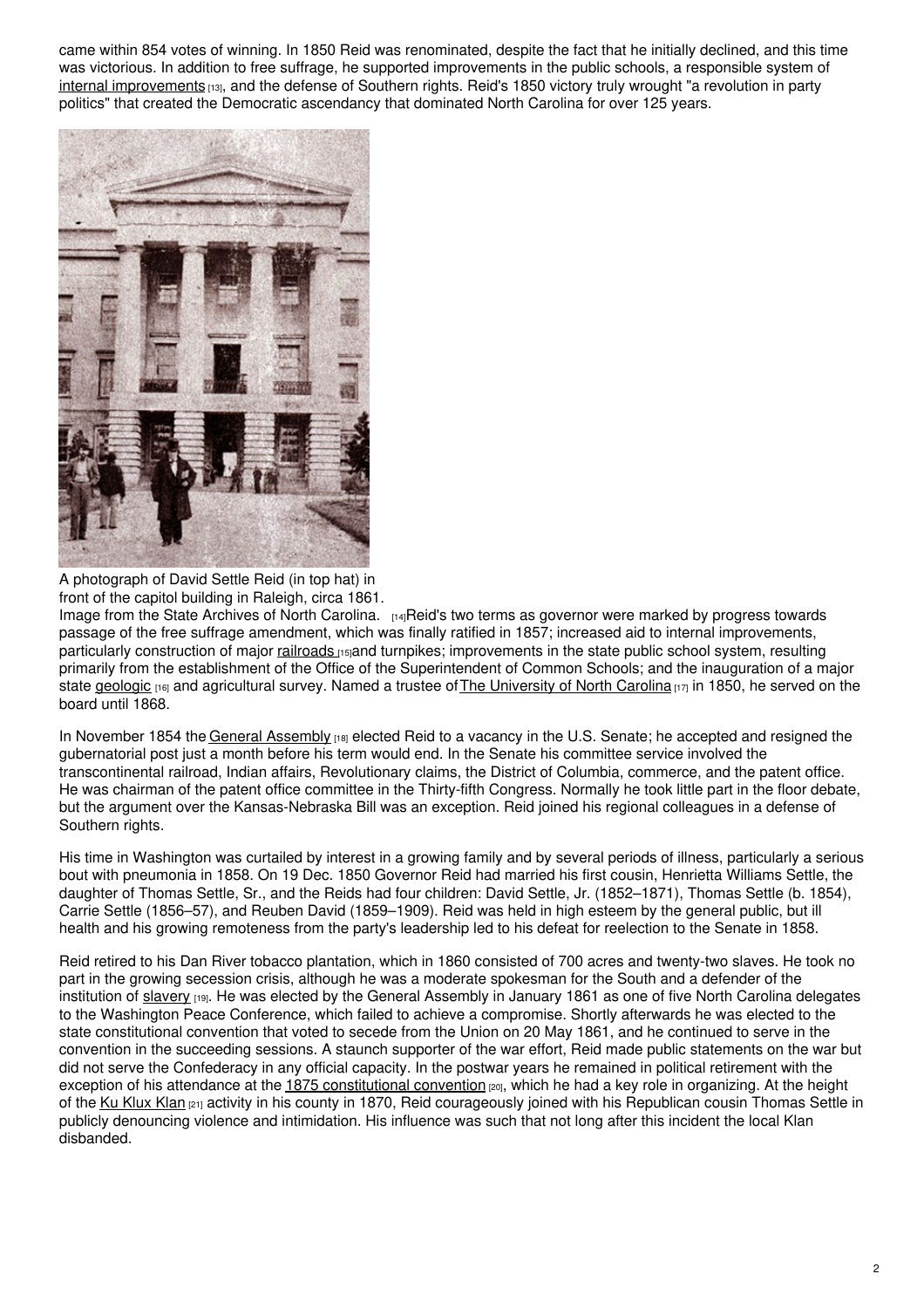

A photograph of David Settle Reid from 1875. Image from DigitalNC / Copyright Rockingham Community College, Historical

regarater the war Reid continued his law practice in Wentworth and in 1877 established a partnership with his son Thomas. In May 1881 he was stricken with a severe stroke that left him partially paralyzed and confined to a wheelchair. After a decade of declining health he died and was buried in Reidsville. A religious man, Reid never joined a church, but his family was [Baptist](https://ncpedia.org/baptists) [23], and he attended Baptist churches throughout his life. Several portraits and [photographs](https://ncpedia.org/biography/browne-brown-william-garl) were made in his lifetime, the most notable portrait set being the William Garl Brown <sub>[24]</sub> pair of David and Henrietta Reid that is still in the family. His son, Reuben D. Reid, also an attorney, served in the state senate in 1907–8.

A contemporary historian, John Hill [Wheeler](https://ncpedia.org/biography/wheeler-john-hill) [25], wrote of Reid, "There are few men in the State who enjoy more of the respect, regard, and the affection of the people than Governor Reid, for unaffected simplicity of character, stern integrity, and unsullied purity of life." Reid never lost his democratic faith in the intelligence and honesty of the common man, and the citizens of North Carolina never lost their trust in his basic integrity and wisdom. He was a living example of what could be achieved by a man who was willing to work and had the ambition to succeed. Reid held most of the important political offices that his state could bestow. He always adhered to the democratic concept of a public servant and retained the public trust. Father of the modern [Democratic](https://ncpedia.org/democratic-party) party [26], he has been honored most for sponsorship of the free suffrage amendment.

#### **References:**

Lindley S. Butler, "David S. Reid, 1813–1850: The Making of a Governor,"*Journal of Rockingham County History and Genealogy* 4 (June 1979).

Greenview Cemetery, Reidsville.

Clarence C. Norton, *The Democratic Party in Ante-Bellum North Carolina, 1835–1861*(1930).

David S. Reid Papers (North Carolina State Archives, Raleigh, and Duke University, Durham).

Reid Family Papers (Eden).

Paul A. Reid, *Gubernatorial Campaigns and Administrations of David S. Reid, 1848–1854*(1953).

Rockingham County Deeds.

Allen Trelease, *White Terror: The Ku Klux Klan Conspiracy and Southern Reconstruction* (1971).

U.S. Census, 1840, 1860.

John H. Wheeler, ed., *[Reminiscences](https://archive.org/stream/reminiscencesmemwhee#page/156/mode/2up) and Memoirs of North Carolina and Eminent North Carolinians*[27] (1851, 1966).

### **Additional Resources:**

"Reid, David Settle, (1813 - 1891)."*Biographical Directory of the United States Congress*. United States Government. <http://bioguide.congress.gov/scripts/biodisplay.pl?index=R000144> [28] (accessed March 19, 2013).

Butler, Lindley S. "David Settle Reid: Champion for 'The Common People'."*Tar Heel Junior Historian* 36, no.1 (Fall 1996). <http://www.ncmuseumofhistory.org/collateral/articles/F96.david.settle.reid.pdf> [29] (accessed March 19, 2013).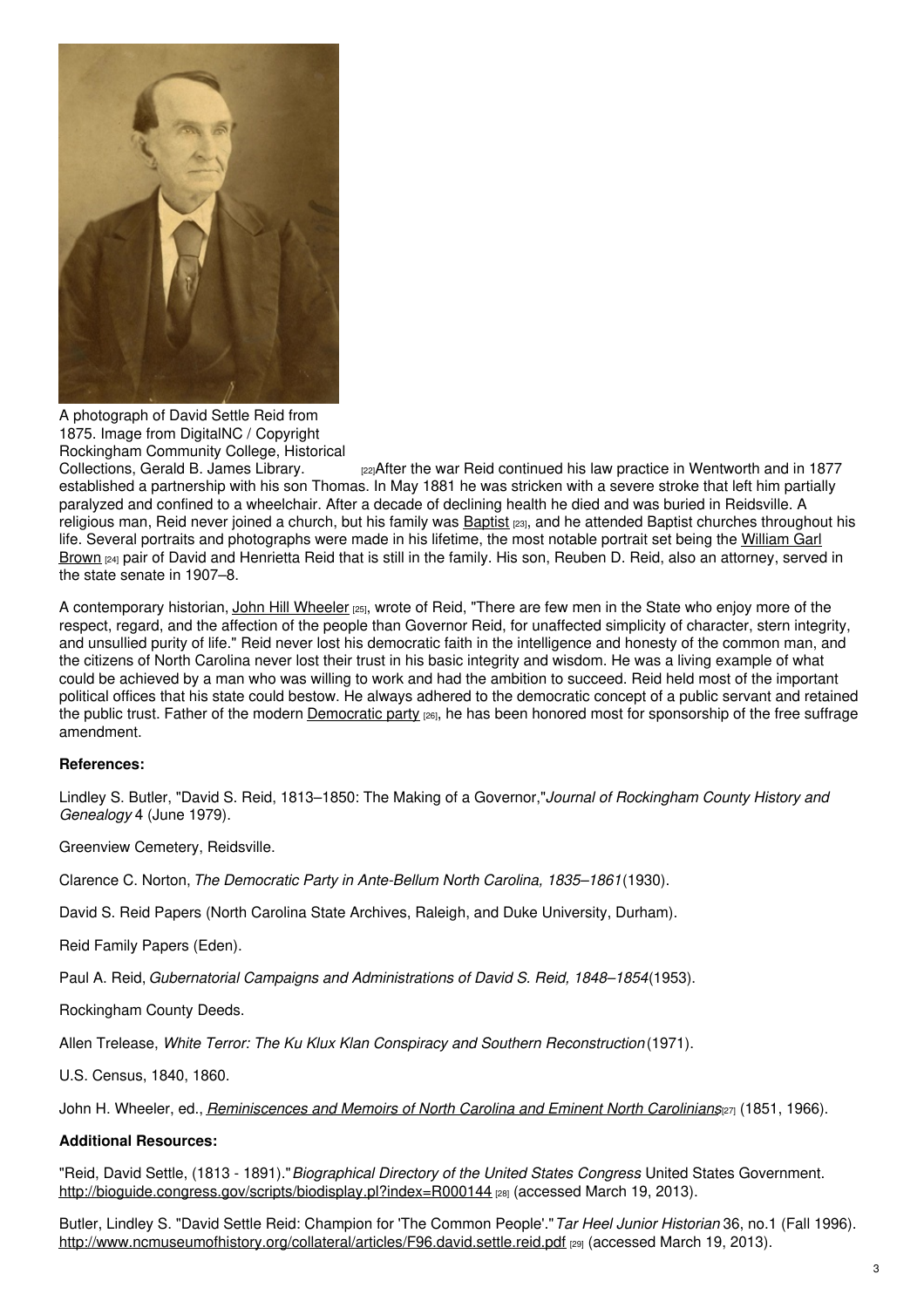"David S. Reid." N.C. Highway Historical Marker J-13, N.C. Office of Archives & History. [https://www.ncdcr.gov/about/history/division-historical-resources/nc-highway-historical-marker-program/Markers.aspx?](https://www.ncdcr.gov/about/history/division-historical-resources/nc-highway-historical-marker-program/Markers.aspx?sp=Markers&k=Markers&sv=J-13) sp=Markers&k=Markers&sv=J-13 [30] (accessed March 19, 2013).

Reid, David Settle, 1813-1891.*Papers of David Settle Reid: Volume 1 1829-1852.*Raleigh, N.C.: Dept. of Cultural Resources, Division of Archives and History. 1993. <http://digital.ncdcr.gov/cdm/ref/collection/p249901coll22/id/407942> [31] (accessed March 19, 2013).

Reid, David Settle, 1813-1891.*Papers of David Settle Reid: Volume 21853-1913.* Raleigh, N.C.: Dept. of Cultural Resources, Division of Archives and History. 1997. <http://digital.ncdcr.gov/cdm/ref/collection/p249901coll22/id/405497> [32] (accessed March 19, 2013).

"Governor David Settle Reid House, Reidsville, Rockingham County." NC ECHO. [http://cdm16062.contentdm.oclc.org/cdm/ref/collection/p16062coll8/id/8934](http://cdm16062.contentdm.oclc.org/cdm/ref/collection/p16062coll8/id/8934�) [33](accessed March 19, 2013).

### **Image Credits:**

Vannerson, Julian. "[D.S. Reid, Senator from North Carolina, Thirty-fifth Congress, half-length portrait]." *McClees' gallery of photographic portraits of the senators, representatives & delegates of the thirty-fifth Congress*. Washington: McClees & Beck, [1859]. 140. Library of Congress. <http://www.loc.gov/pictures/item/2010649179/> [2]

"State Capitol with former Governor David S. Reid in top hat, center, c.1861, Raleigh, NC." From the General Negative Collection, North Carolina State Archives; call #: N-55-10-16." Photograph. *Flickr*. [https://www.flickr.com/photos/north](https://www.flickr.com/photos/north-carolina-state-archives/2432212442)carolina-state-archives/2432212442 [14] (accessed March 19, 2013).

"David Settle Reid." Photograph. DigitalNC. Rockingham Community College, Historical Collections, Gerald B. James Library. <http://library.digitalnc.org/cdm/singleitem/collection/ncimages/id/4028/rec/1> [22]

**Subjects:** [Biographies](https://ncpedia.org/category/subjects/biography-term) [34] [Governors](https://ncpedia.org/category/subjects/governors) [35] [Lawyers](https://ncpedia.org/category/subjects/lawyers) [36] Military [personnel](https://ncpedia.org/category/subjects/soldiers) [37] [Planters](https://ncpedia.org/category/subjects/planters) [38] Public [officials](https://ncpedia.org/category/subjects/public-officials) [39] **Authors:** Butler, [Lindley](https://ncpedia.org/category/authors/butler-lindley-s) S. [40] **Origin - location:** [Rockingham](https://ncpedia.org/category/origin-location/piedmont/r) County [41] **From:** Dictionary of North Carolina [Biography,](https://ncpedia.org/category/entry-source/dictionary-no) University of North Carolina Press.[42]

1 January 1994 | Butler, Lindley S.

**Source URL:** https://ncpedia.org/biography/reid-david-settle

#### **Links**

- [1] https://ncpedia.org/biography/reid-david-settle
- [2] http://www.loc.gov/pictures/item/2010649179/
- [3] https://ncpedia.org/geography/rockingham
- [4] https://ncpedia.org/biography/settle-thomas
- [5] https://ncpedia.org/education-public [6] https://ncpedia.org/whig-party
- [7] https://ncpedia.org/biography/shepperd-augustine-henry
- [8] https://ncpedia.org/biography/polk-james-knox
- [9] https://ncpedia.org/mexican-war
- [10] https://ncpedia.org/biography/holden-william-woods
- [11] https://ncpedia.org/free-suffrage
- [12] https://ncpedia.org/biography/manly-charles
- [13] https://ncpedia.org/internal-improvements-0
- [14] https://www.flickr.com/photos/north-carolina-state-archives/2432212442
- [15] https://ncpedia.org/railroads
- [16] https://ncpedia.org/geological-survey
- [17] https://ncpedia.org/university-north-carolina-chapel-hi
- [18] https://ncpedia.org/general-assembly
- [19] https://ncpedia.org/slavery
- [20] https://ncpedia.org/government/convention-1875
- [21] https://ncpedia.org/ku-klux-klan
- [22] http://library.digitalnc.org/cdm/singleitem/collection/ncimages/id/4028/rec/1
- [23] https://ncpedia.org/baptists
- [24] https://ncpedia.org/biography/browne-brown-william-garl
- [25] https://ncpedia.org/biography/wheeler-john-hill
- [26] https://ncpedia.org/democratic-party
- [27] https://archive.org/stream/reminiscencesmemwhee#page/156/mode/2up